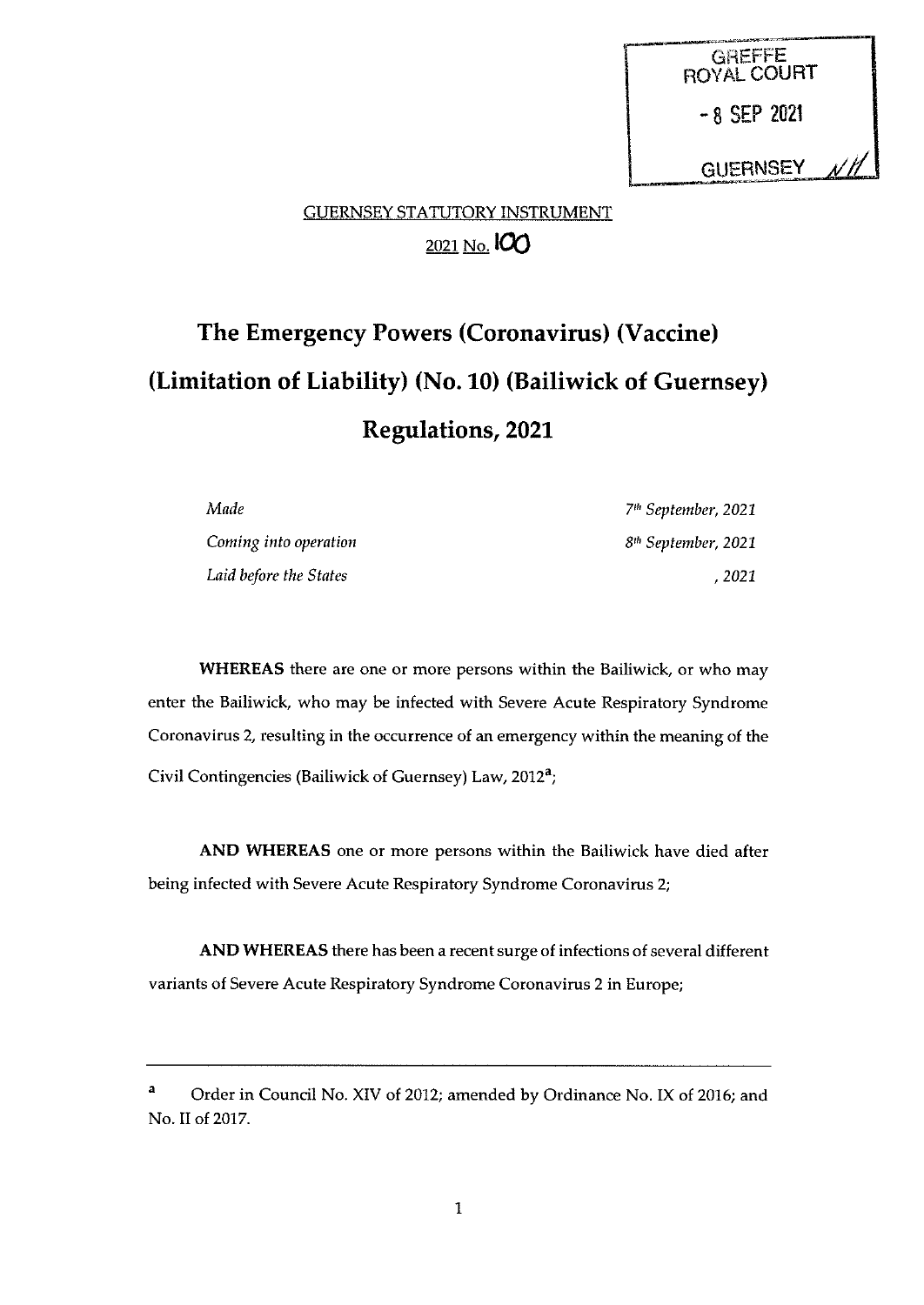AND WHEREAS the States of Guernsey Committee for Health & Social Care considers that, for the purposes of controlling or mitigating the emergency referred to above, it is appropriate and proportionate to carry out a voluntary mass vaccination programme throughout the Bailiwick, using vaccines that have been temporarily authorised by the licensing authority in the United Kingdom,

AND WHEREAS the Civil Contingencies Authority ("the Authority') (having consulted the Medical Officer of Health in respect of the risk to public health created thereby and by the spread of Severe Acute Respiratory Syndrome Coronavirus 2, the virus causing the disease COVID-19, and in respect of the measures necessary to prevent or slow the spread of infection) is satisfied that the conditions set out in section 13 of the Law are satisfied, and that the following regulations contain only provisions which are appropriate for and proportionate to the purpose of preventing, controlling or mitigating the emergency referred to above;

AND WHEREAS the Authority is satisfied that the effect of the following regulations is in due proportion to that emergency, and that they are compatible with the Convention rights within the meaning of section <sup>1</sup> of the Human Rights (Bailiwick of Guernsey) Law, 2000<sup>b</sup>;

NOW THEREFORE THE AUTHORITY, in exercise of the powers conferred upon it by sections 12(1), 14 and 19 of the Law, and of all other powers enabling it in that behalf, hereby makes the following regulations: —

<sup>b</sup> Order in Council No. XIV of 2000; amended by No. <sup>I</sup> of 2005; Ordinance No. XXXVII of 2001; No. XXXIII of 2003; No. XX of 2015; No. IX of 2016; No. XXVI of 2018; and G.S.I. No. 27 of 2006.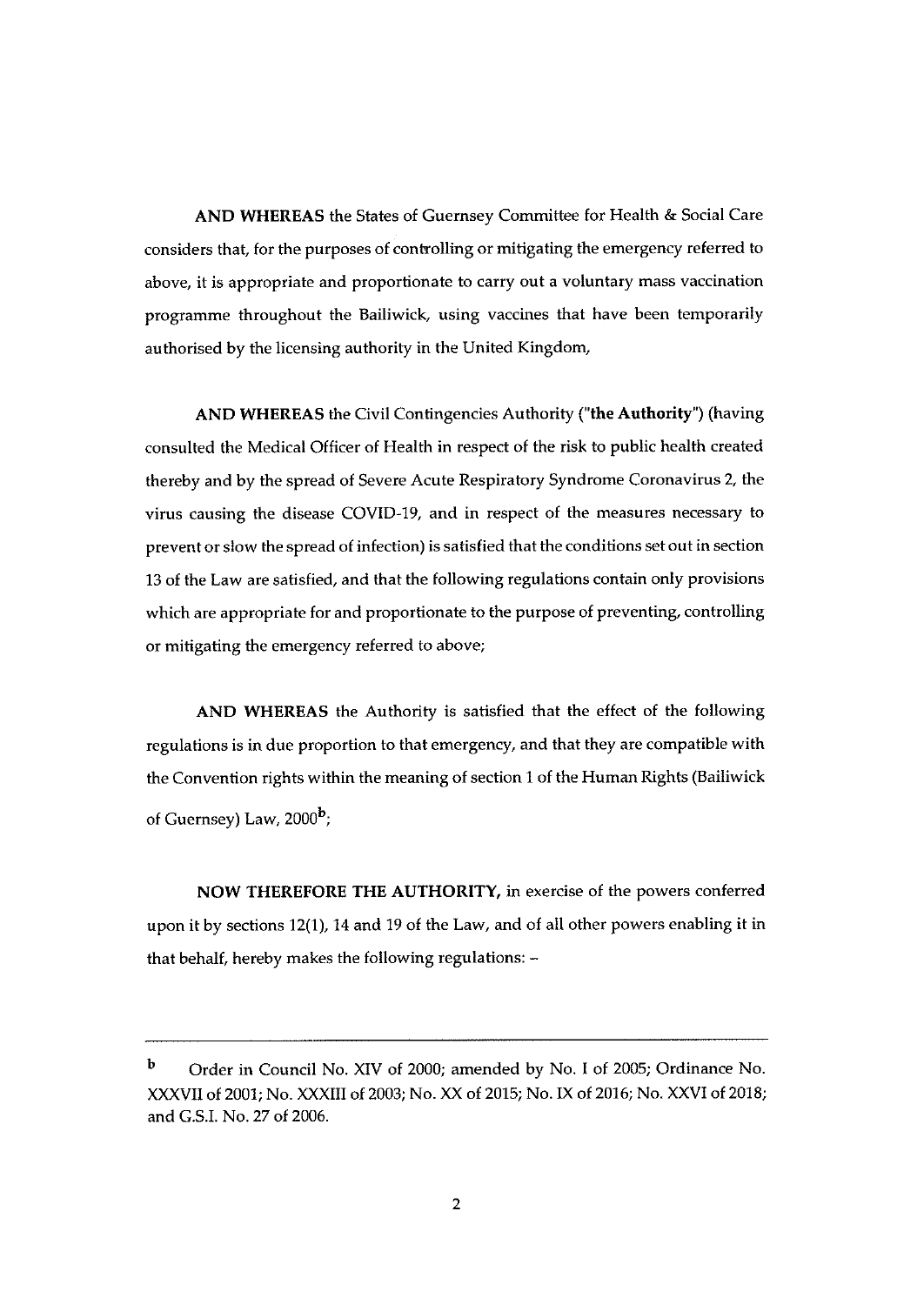# Application of these Regulations.

1. (1) These Regulations apply where, at any time before or after these Regulations come into force —

- (a) the UK licensing authority has authorised a medicinal product on a temporary basis (whether with or without conditions) under regulation 174 of the Human Medicines Regulations 2012<sup>c</sup>,
- (b) the Committee has designated the medicinal product to be used for vaccination or immunisation against the coronavirus under regulations made under section 15(2) and (3) of the Prescription Only Medicines (Human) (Bailiwick of Guernsey) Ordinance, 2OO9',
- (c) a medicinal product falling within the description or class of the designated vaccine has been sold, supplied or administered by or on behalf of, or under arrangements made by, any person in accordance with—
	- (i) a Patient Group Direction approved or consented to by the Committee, or
	- (ii) a protocol,

<sup>C</sup> UK S.I. 2012 No. 1916.

d Ordinance No.  $XXV$  of 2009; as amended by No.  $XXV$  of 2010; No. IX of 2016; No. XXXIV of 2020.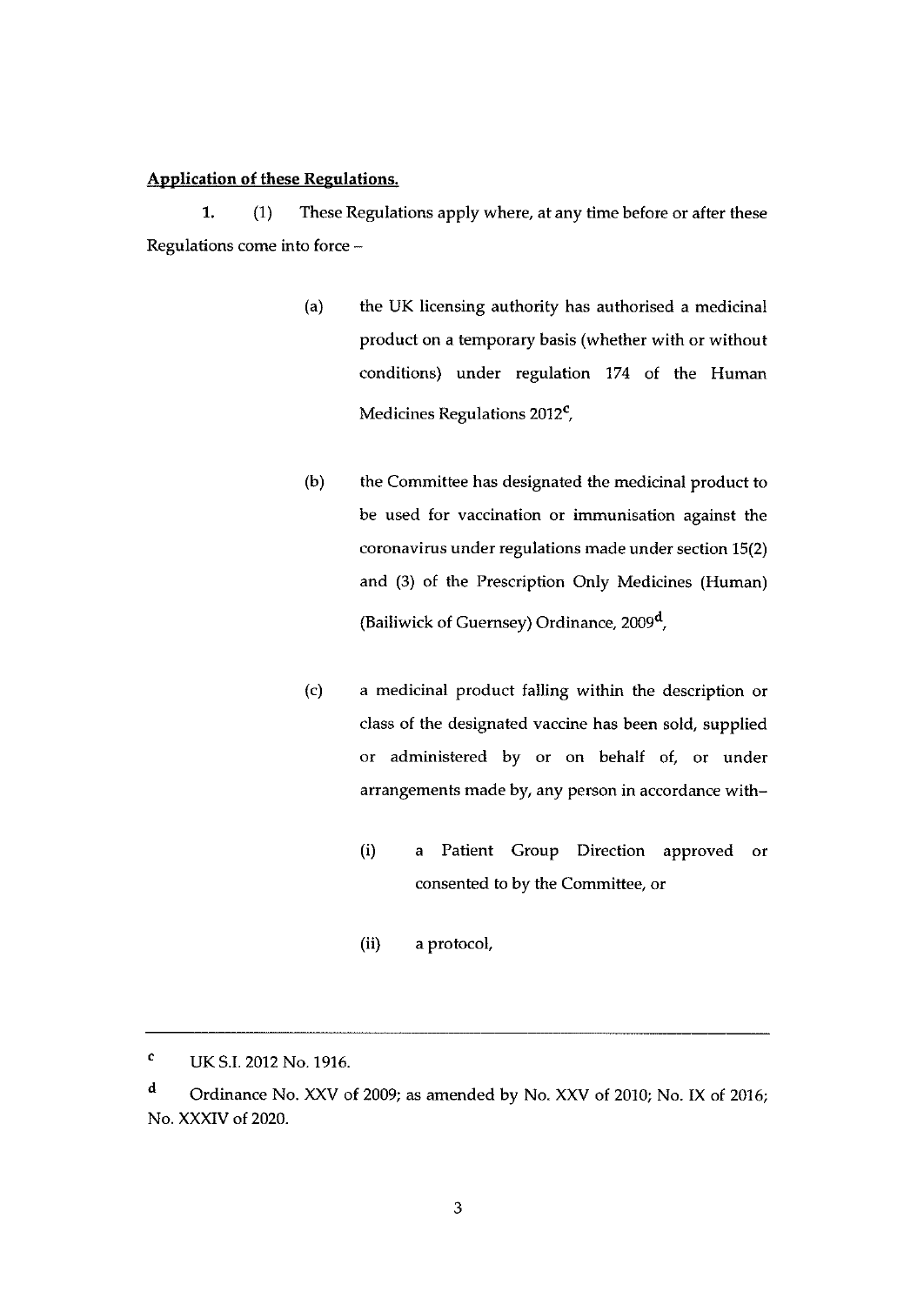- (d) any person dies or suffers any personal injury as a result of the person receiving the relevant medicinal product administered under the Patient Group Direction or (as the case may be) protocol,
- (e) any person (whether the person referred to in subparagraph (d) or any other person) suffers or incurs any loss or damage arising out of or in connection with the death or personal injury, and
- (f) any person brings civil proceedings against any other person in respect of the loss or damage.

(2) In paragraph (1)(a), "UK licensing authority' means the licensing authority within the meaning given by regulation 6(2) of the Human Medicines Regulations 2012.

#### Limitation of liability.

2. (1) Where these Regulations apply and, after these Regulations come into force, a court determines in any civil proceedings that a responsible person is liable to any other person in respect of any loss or damage falling within regulation 1(1)(e), the maximum aggregate amount of damages and costs that may be awarded against the responsible person in respect of all such losses and damages is £120,000.00 in respect of any one person who died or suffered personal injury.

- (2) Paragraph  $(1)$ 
	- (a) is subject to regulation 3, and

 $\overline{\phantom{a}}$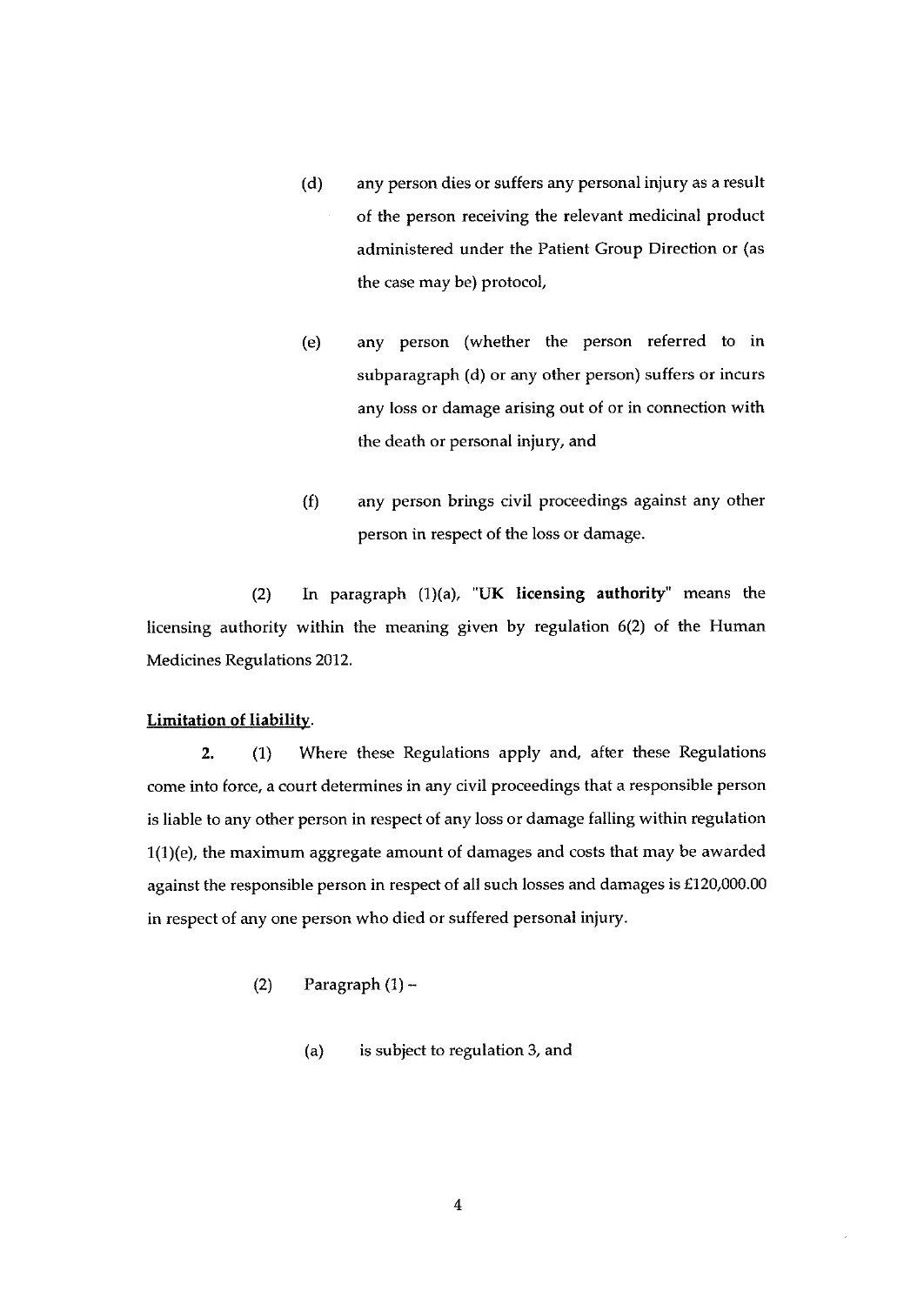(b) does not apply so as to limit an award of damages on the ground that any action or omission of the responsible person was unlawful as a result of section 6(1) of the Human Rights (Bailiwick of Guernsey) Law, 2000.

(3) In paragraph (1), 'damages and costs' includes all liabilities, costs, expenses, damages and losses, including but not limited to any direct indirect or consequential losses, loss of profit, loss of reputation and all interest, penalties and legal costs and all other professional costs and expenses.

# Time of sale, supply or administration.

3. Regulation 2(1) applies only in respect of a relevant medicinal product sold, supplied or (as the case may be) administered in any particular circumstances (including to any age group) —

- (a) at any time on or after the  $15<sup>th</sup>$  December, 2020, and
- (b) if the designated vaccine is given a United Kingdom marketing authorisation or a European Union marketing authorisation within the meaning given by regulations 12 and 13(1), respectively, of the Medicines (Human) (Exemptions and Recognition of Marketing Authorisations) (Bailiwick of Guernsey) (Bailiwick of Guernsey) Regulations,  $2009^e$ , for administration in those circumstances, before it is given the marketing authorisation concerned.

<sup>e</sup> G.S.I. No. 63 of 2009.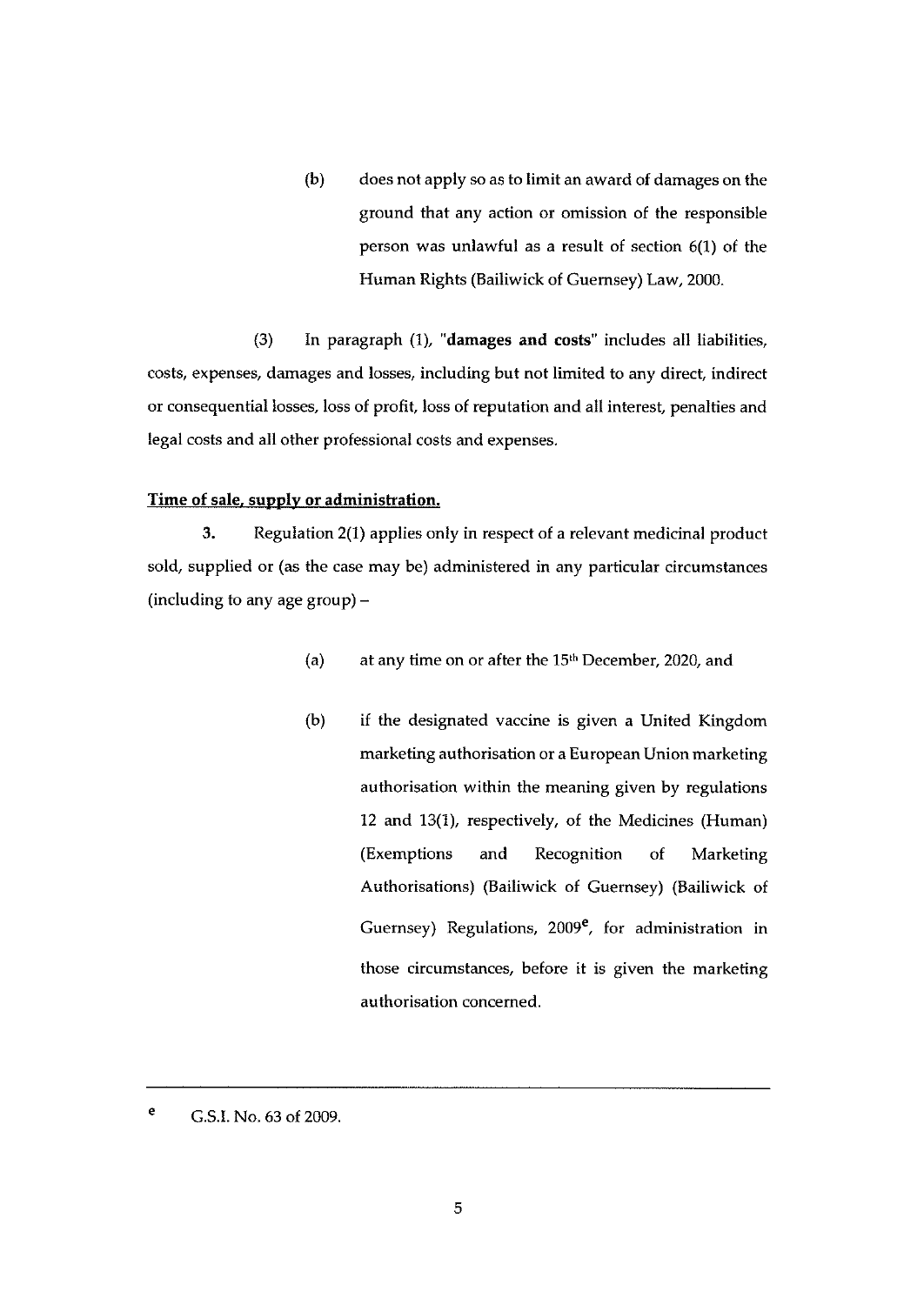Relationship with the European Communities (Coronavirus Vaccine) (Immunity from Civil Liability) (Guernsey) Ordinance. 2020 and equivalent enactments.

4. Nothing in these Regulations limits the effect of the European Communities (Coronavirus Vaccine) (Immunity from Civil Liability) (Guernsey) Ordinance, 2020<sup>f</sup>, the European Communities (Coronavirus Vaccine) (Immunity from Civil Liability) (Alderney) Ordinance, 2020<sup>8</sup> or the European Communities (Coronavirus Vaccine) (Immunity from Civil Liability) (Sark) Ordinance, 2020<sup>h</sup>.

# Interpretation.

5. In these Regulations, unless the context requires otherwise —

"the Committee" means the States of Guernsey Committee for Health & Social Care,

'the coronavirus" has the meaning given by section 15(3) of the Prescription Only Medicines (Human) (Bailiwick of Guernsey) Ordinance, 2009,

"designated vaccine' means the medicinal product designated in accordance with regulation 1(1)(b),

h Sark Ordinance No. IV of 2021.

 $\mathbf f$ Ordinance No. VII of 2021.

<sup>8</sup> Alderney Ordinance No. I of 2021.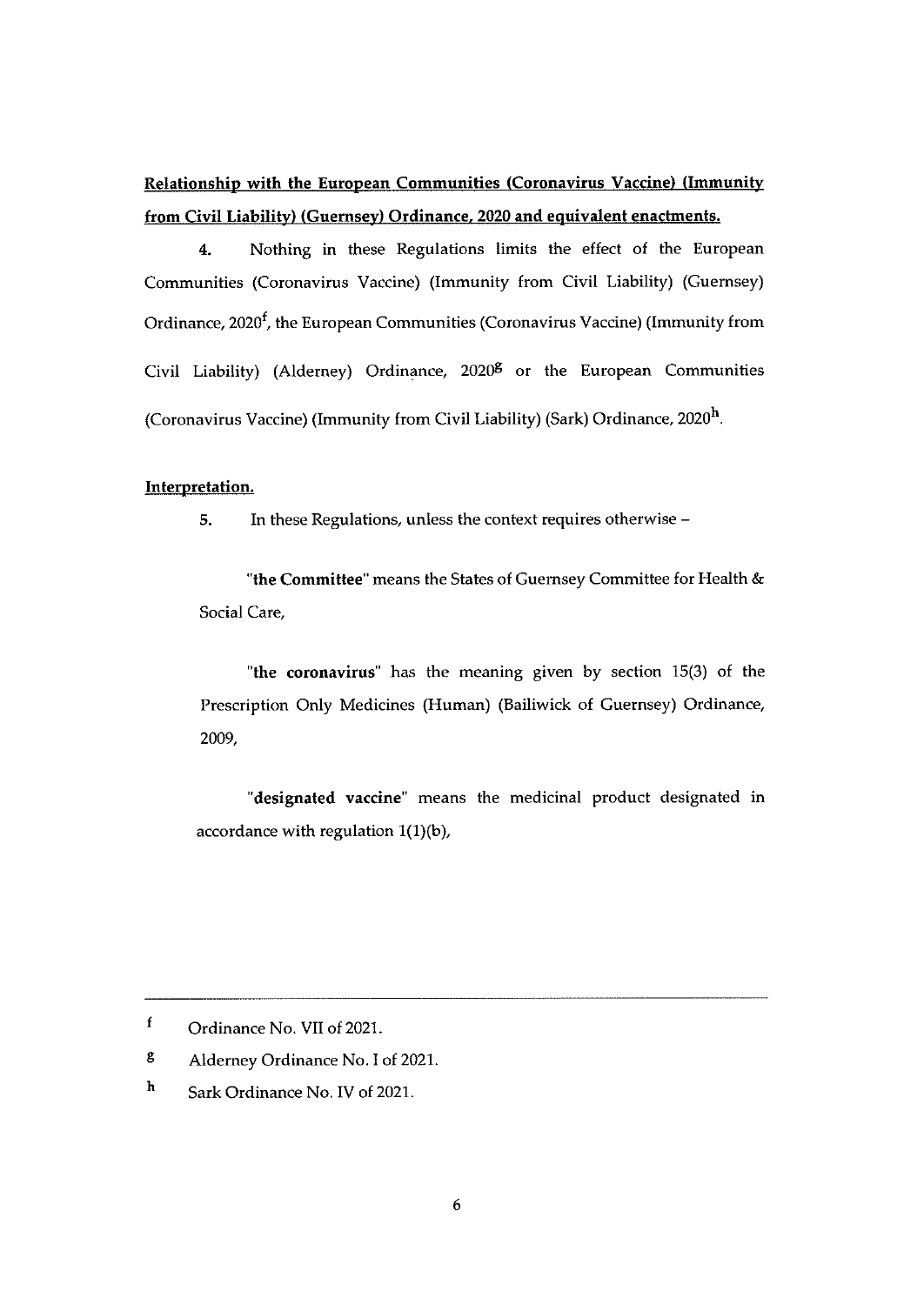'medicinal product" has the meaning given by section 133 of the Medicines (Human and Veterinary) (Bailiwick of Guernsey) Law, 2008',

"Patient Group Direction" has the meaning given by section 15(4) of the Prescription Only Medicines (Human) (Bailiwick of Guernsey) Ordinance, 2009,

"personal injury" includes any disease and any impairment of a person's physical or mental condition,

"protocol" means any protocol for the sale, supply or administration of the designated vaccine approved under or for the purposes of section 15A of the Prescription Only Medicines (Human) (Bailiwick of Guernsey) Ordinance, 2009,

"relevant medicinal product" means the medicinal product sold, supplied or (as the case may be) administered in accordance with regulation 1(1)(c), and

"responsible person" —

- (a) means the person
	- (i) by or on whose behalf the relevant medicinal product was sold, supplied or (as the case may

i Order in Council No. V of 2009; as amended by Ordinance No. XXIV of 2009; No. XLI of 2013; No. IX of 2016; prospectively amended by the Medicines (Human and Veterinary) (Bailiwick of Guernsey) (Amendment) Ordinance, 2021.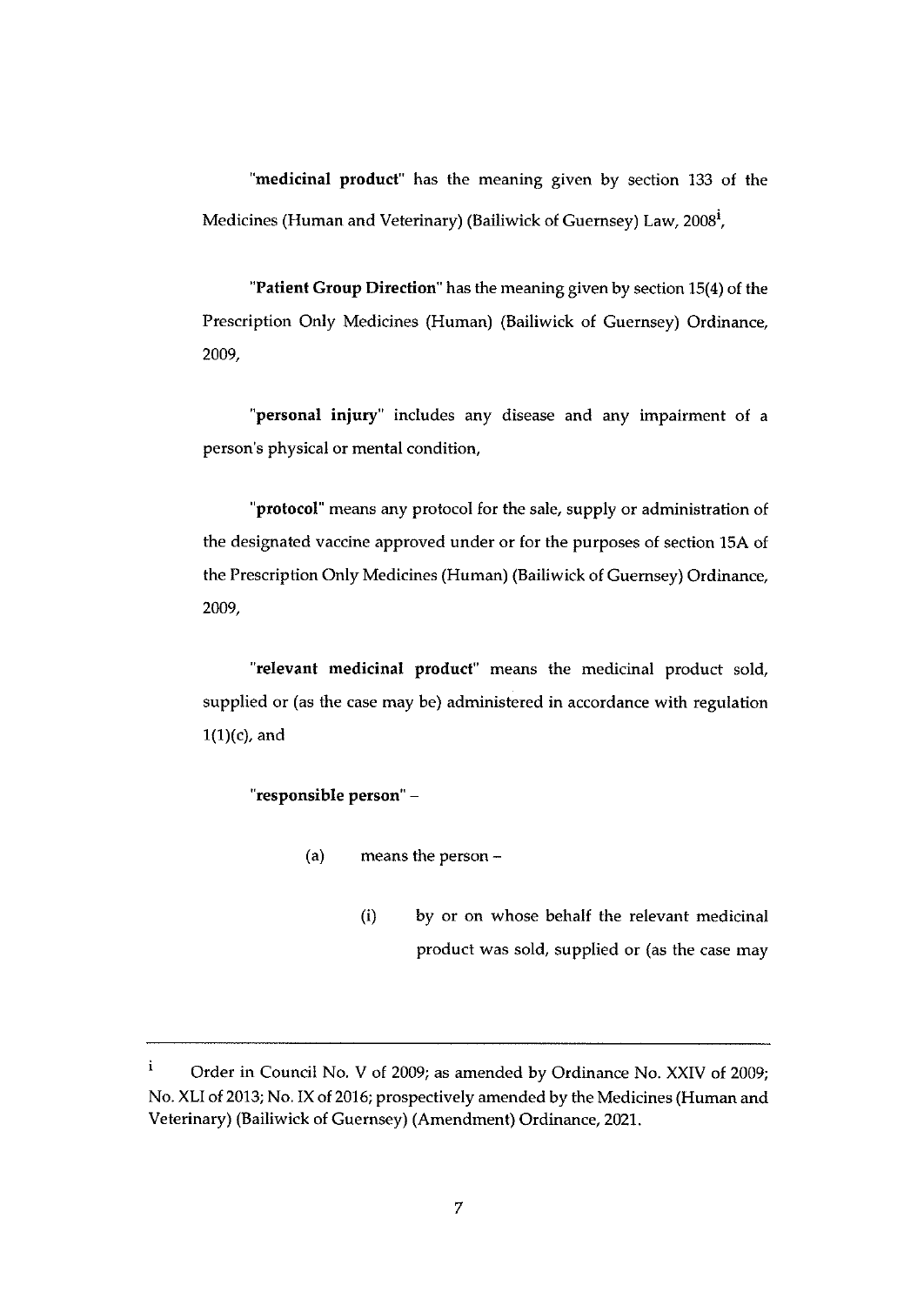be) administered in circumstances falling within regulation 1(1)(c), or

- (ii) who made the arrangements under which the relevant medicinal product was sold, supplied or (as the case may be) administered in circumstances falling within regulation  $1(1)(c)$ , and
- (b) for the avoidance of doubt, includes (but is not limited  $to) -$ 
	- (i) the States of Guernsey, and
	- (ii) the Committee.

#### Revocation.

6. The Emergency Powers (Coronavirus) (Vaccine) (Limitation of Liability) (No. 9) (Bailiwick of Guernsey) Regulations, 2021<sup>j</sup> are revoked.

#### Extent.

7. These Regulations apply throughout the Bailiwick of Guernsey.

## Citation.

8. These Regulations may be cited as the Emergency Powers (Coronavirus) (Vaccine) (Limitation of Liability) (No. 10) (Bailiwick of Guernsey) Regulations, 2021.

 $\mathbf{j}$ G.S.I. No.92 of 2021.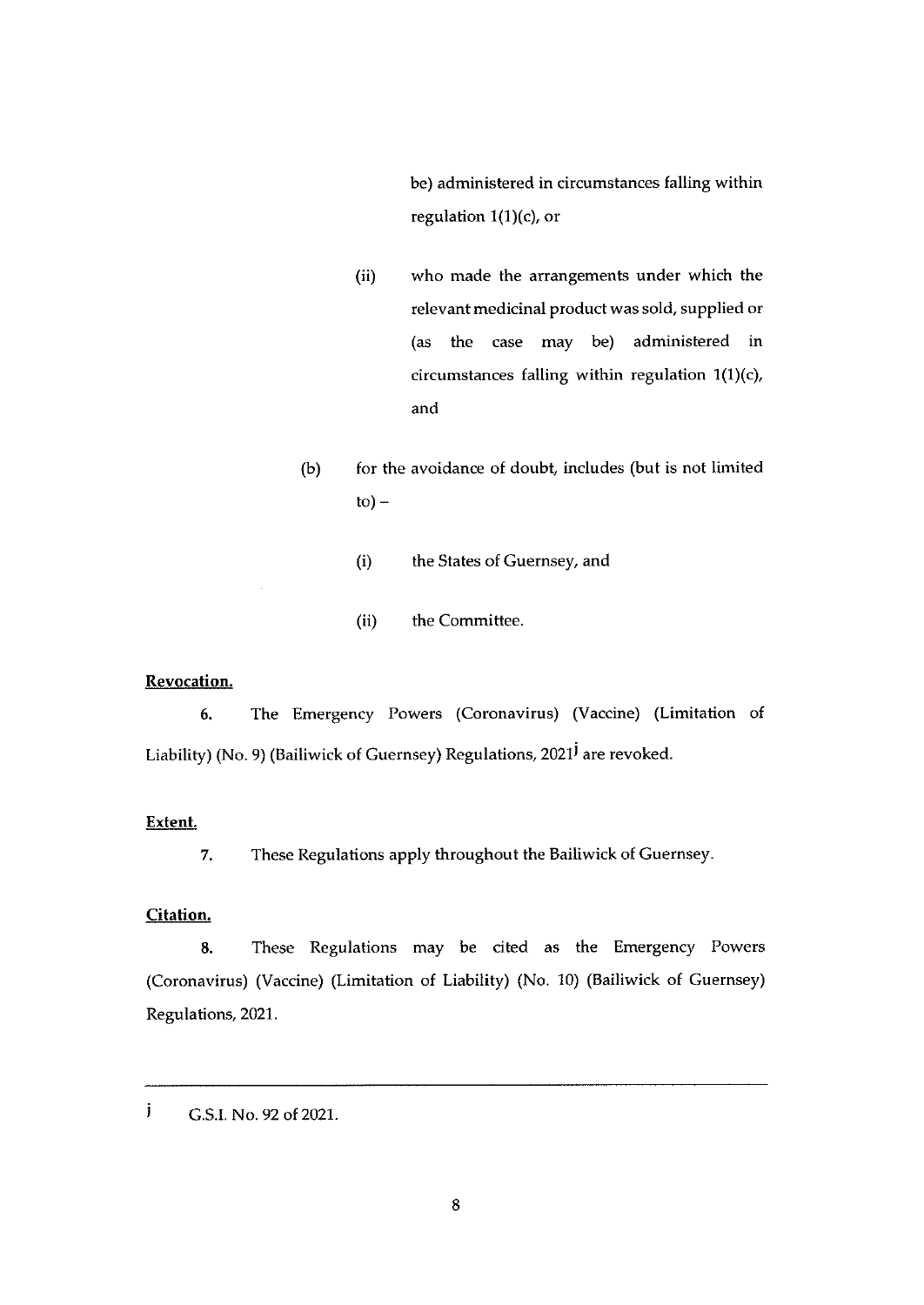# **Commencement**

9. These Regulations shall come into force on the 8<sup>th</sup> September, 2021.

Dated this 7th day of September, 2021

l Ferbracle

P.T.R. FERBRACHE Chairman of the Civil Contingencies Authority For and on behalf of the Authority